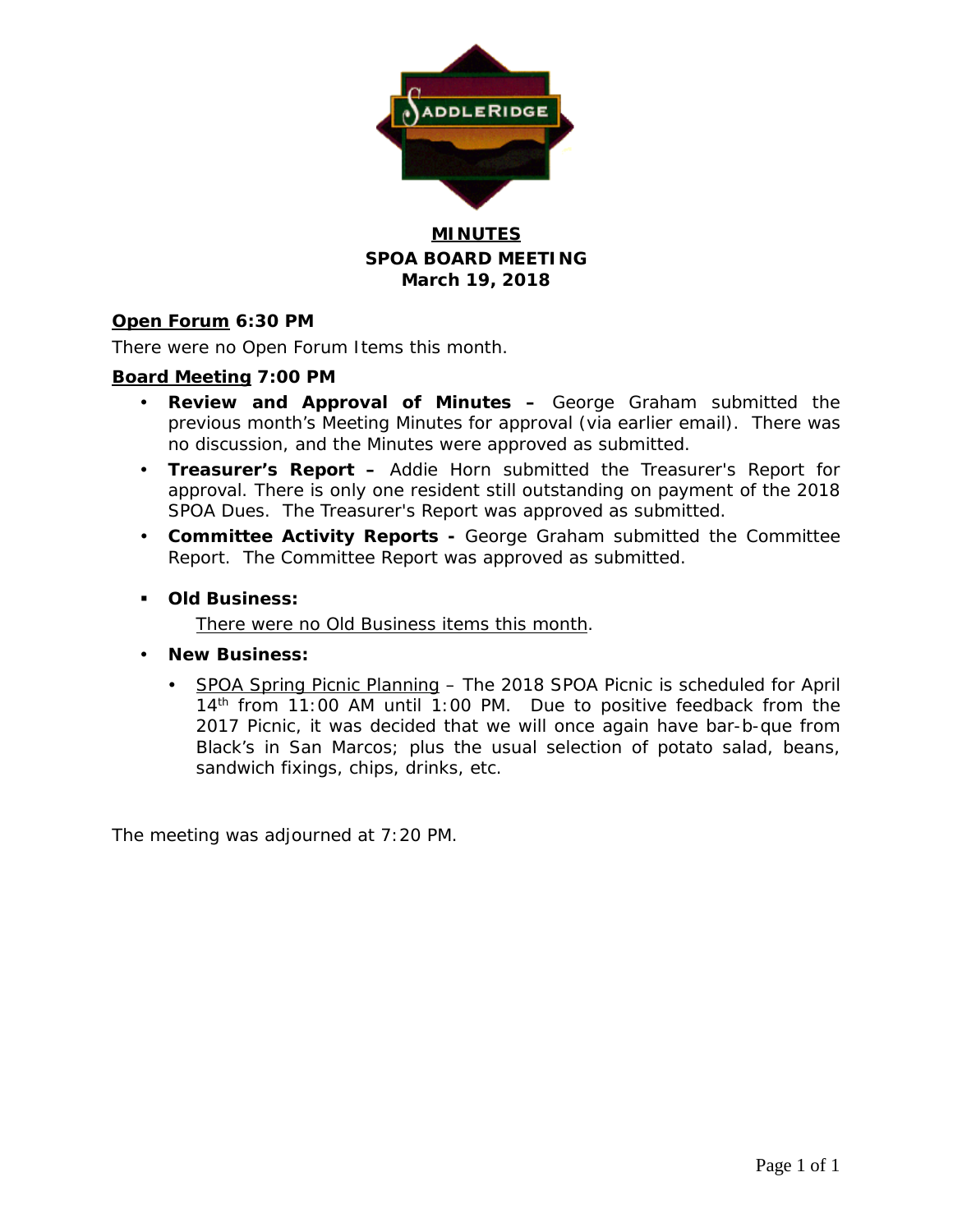**03/02/18 Cash Basis**

# **SPOA Balance Sheet As of February 28, 2018**

|                                       | Feb 28, 18 | Feb 28, 17   | \$ Change |
|---------------------------------------|------------|--------------|-----------|
| <b>ASSETS</b>                         |            |              |           |
| <b>Current Assets</b>                 |            |              |           |
| <b>Checking/Savings</b>               |            |              |           |
| Ozona CD #305501                      | 25,402.62  | 25,351.87    | 50.75     |
| Ozona CD #305552                      | 25,381.83  | 25,331.11    | 50.72     |
| <b>Ozona Checking</b>                 | 21,894.68  | 22,129.84    | $-235.16$ |
| <b>Ozona Money Market</b>             | 41.598.48  | 41,556.90    | 41.58     |
| <b>Total Checking/Savings</b>         | 114,277.61 | 114,369.72   | $-92.11$  |
| <b>Accounts Receivable</b>            |            |              |           |
| <b>Accounts Receivable</b>            | $-388.59$  | $-196.00$    | -192.59   |
| <b>Total Accounts Receivable</b>      | $-388.59$  | $-196.00$    | -192.59   |
| <b>Total Current Assets</b>           | 113,889.02 | 114, 173. 72 | $-284.70$ |
| <b>Other Assets</b>                   |            |              |           |
| <b>Saddleridge Property</b>           | 80,500.00  | 80,500.00    | 0.00      |
| <b>Total Other Assets</b>             | 80,500.00  | 80,500.00    | 0.00      |
| <b>TOTAL ASSETS</b>                   | 194,389.02 | 194,673.72   | $-284.70$ |
| <b>LIABILITIES &amp; EQUITY</b>       |            |              |           |
| <b>Equity</b>                         |            |              |           |
| <b>Opening Balance Equity</b>         | 110,823.40 | 110,823.40   | 0.00      |
| <b>Retained Earnings</b>              | 80,844.08  | 80,326.54    | 517.54    |
| <b>Net Income</b>                     | 2,721.54   | 3,523.78     | $-802.24$ |
| <b>Total Equity</b>                   | 194,389.02 | 194,673.72   | $-284.70$ |
| <b>TOTAL LIABILITIES &amp; EQUITY</b> | 194,389.02 | 194,673.72   | $-284.70$ |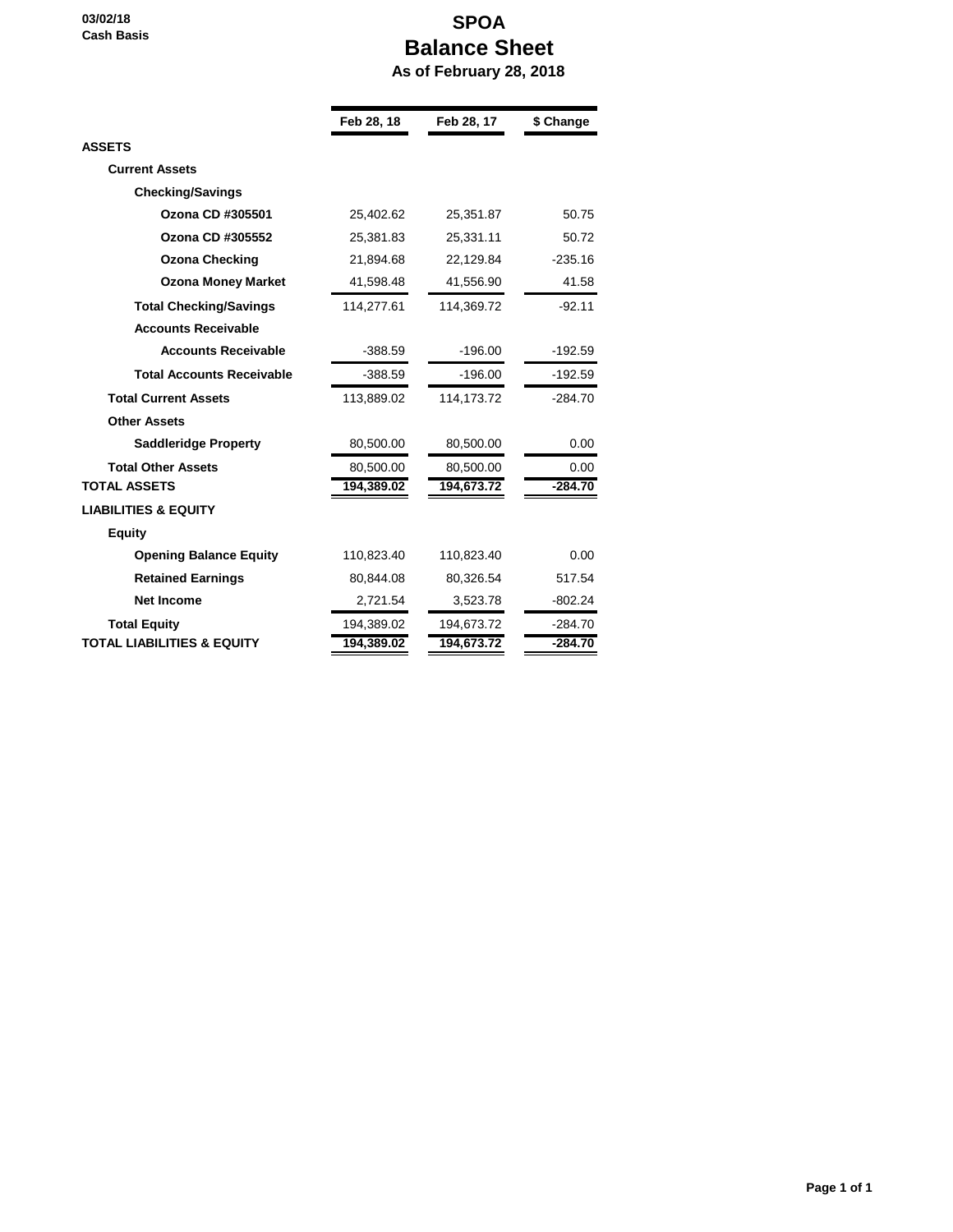#### **5:02 PM 03/02/18 Cash Basis**

# **Saddleridge Property Owners Association Profit & Loss Budget vs. Actual**

 **January through February 2018**

|                                            | Jan - Feb 18 | <b>Budget</b> |
|--------------------------------------------|--------------|---------------|
| <b>Ordinary Income/Expense</b>             |              |               |
| <b>Income</b>                              |              |               |
| <b>Clubhouse Usage Fee</b>                 | 50.00        | 100.00        |
| <b>HOA Dues Collected</b>                  | 5,664.00     | 960.00        |
| <b>Interest Assessed Fees</b>              | 11.77        | 0.00          |
| <b>Interest Income</b>                     | 25.61        | 25.00         |
| <b>Resale Cert. Fee</b>                    | 50.00        | 100.00        |
| <b>Transfer Fees</b>                       | 100.00       | 100.00        |
| <b>Total Income</b>                        | 5,901.38     | 1,285.00      |
| <b>Expense</b>                             |              |               |
| <b>Accounting</b>                          |              |               |
| <b>Accounting-Bookkeeper</b>               | 370.00       | 350.00        |
| <b>Total Accounting</b>                    | 370.00       | 350.00        |
| <b>Bank Charges</b>                        |              |               |
| <b>Safe Deposit Box</b>                    | 40.00        | 40.00         |
| <b>Total Bank Charges</b>                  | 40.00        | 40.00         |
| <b>Clubhouse Expenses</b>                  |              |               |
| Cleaning                                   | 0.00         | 100.00        |
| <b>Cleaning Supplies</b>                   | 0.00         | 16.00         |
| Lighting                                   | 0.00         | 8.00          |
| <b>Maintenance Labor</b>                   | 0.00         | 200.00        |
| Misc                                       | 0.00         | 30.00         |
| <b>Pest Control</b>                        | 0.00         | 105.00        |
| <b>Plumbing Repairs</b>                    | 0.00         | 50.00         |
| <b>Trash</b>                               | 103.70       | 95.00         |
| <b>Wellhouse Expenses</b>                  | 0.00         | 24.00         |
| <b>Total Clubhouse Expenses</b>            | 103.70       | 628.00        |
| <b>Dues and Subscriptions</b>              | 0.00         | 25.00         |
| <b>Food for Saddleridge Meetings</b>       |              |               |
| Neighborhood Watch                         | 0.00         | 1.00          |
| <b>Total Food for Saddleridge Meetings</b> | 0.00         | 1.00          |
| <b>Improvements</b>                        |              |               |
| <b>Chairs</b>                              | 0.00         | 20.00         |
| Landscaping                                |              |               |
| Lighting                                   | 0.00         | 20.00         |
| <b>Total Landscaping</b>                   | 0.00         | 20.00         |
| Lights                                     | 0.00         | 30.00         |
| Other                                      | 0.00         | 20.00         |
| <b>Tables</b>                              | 0.00         | 10.00         |
| <b>Wellhouse Improvements</b>              | 0.00         | 20.00         |
| <b>Total Improvements</b>                  | 0.00         | 120.00        |
| Insurance, D&O                             | 0.00         | 1.00          |
| <b>Lawn Maintenance</b>                    | 0.00         | 360.00        |
| <b>Mailings</b>                            | 128.00       | 40.00         |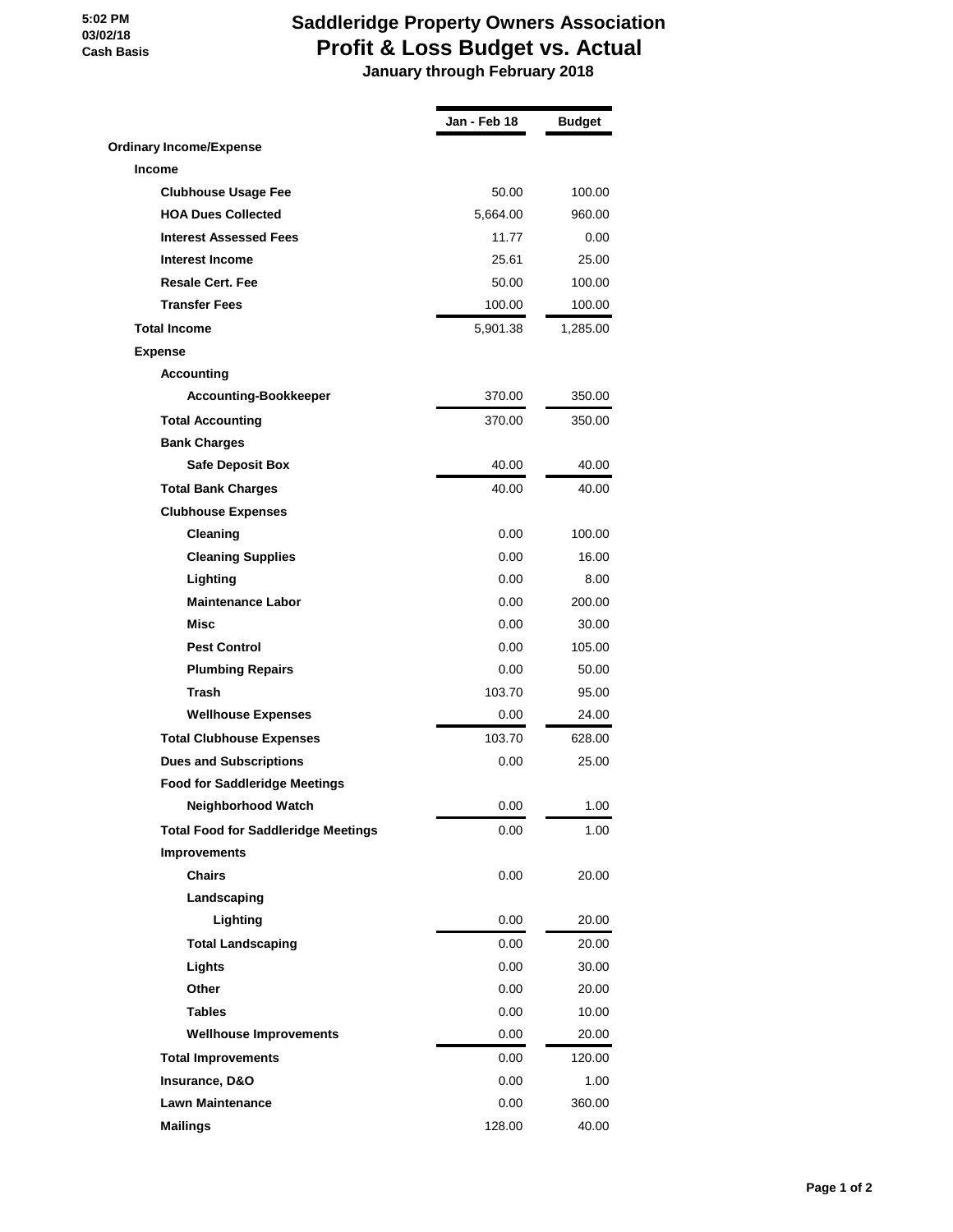#### **5:02 PM 03/02/18 Cash Basis**

# **Saddleridge Property Owners Association Profit & Loss Budget vs. Actual January through February 2018**

|                            | Jan - Feb 18 | <b>Budget</b> |
|----------------------------|--------------|---------------|
| <b>Miscellaneous</b>       |              |               |
| <b>ACC Office Supplies</b> | 0.00         | 20.00         |
| Copying                    | 0.00         | 10.00         |
| <b>Legal Records</b>       | 0.00         | 20.00         |
| <b>Office Supplies</b>     | 0.00         | 24.00         |
| <b>Total Miscellaneous</b> | 0.00         | 74.00         |
| Neighborhood Watch         | 89.38        | 0.00          |
| <b>PEC Electricity</b>     | 355.09       | 280.00        |
| <b>Taxes</b>               | 2,093.67     | 2,000.00      |
| <b>Total Expense</b>       | 3,179.84     | 3,919.00      |
| <b>Net Ordinary Income</b> | 2,721.54     | $-2,634.00$   |
| Net Income                 | 2,721.54     | $-2,634.00$   |